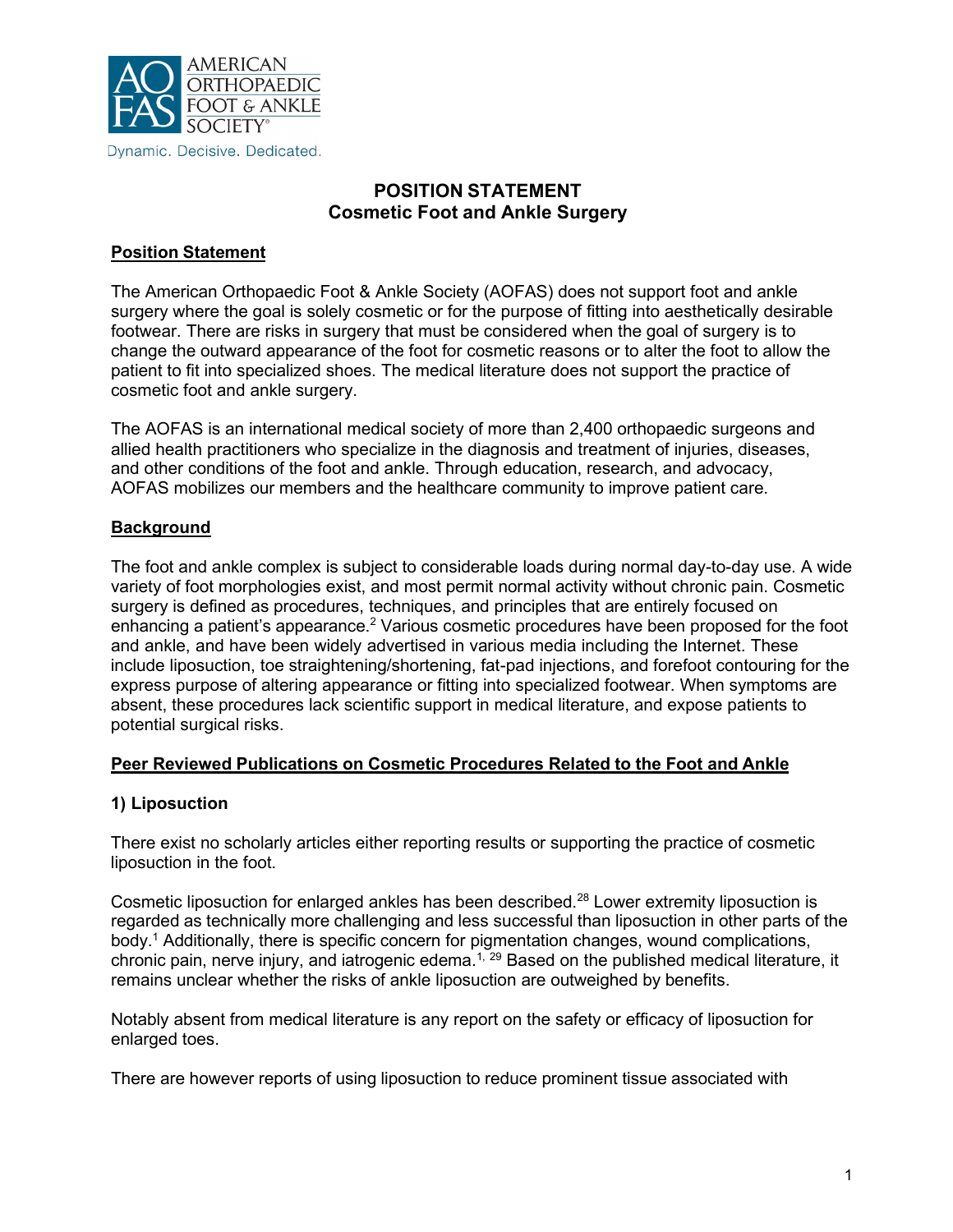

surgical flaps. These surgical tissue flaps are placed to provide soft tissue coverage after traumatic injury rather than for cosmetic purposes. Excessive prominence of these tissue flaps may benefit from contouring with liposuction.<sup>19,22</sup>

There are also reports of treating excessive lymphedema with liposuction.<sup>10,14,23,27</sup> This treatment is reserved for patients who have severe and disfiguring swelling that compromises skin integrity and can affect one's ability to fit into even capacious clothing and shoes.

Concerns exist regarding liposuction for lower extremities even in the setting of lymphedema. Return of swelling is common within 6 months.<sup>27</sup>

### **2) Toe deformity**

Correction of hammertoes is a common procedure for symptomatic feet that do not respond to non-operative treatment. Frequently, patients with hammertoes develop painful calluses due to rubbing on the flexed toe joint or pain on the 'ball' of the foot. Symptomatic hammertoes can be successfully treated with surgery. Operative care has been shown to improve pain and function scores.<sup>9, 4</sup> However, corrective toe surgery can be accompanied by complications including nonunion, stiffness, swelling, recurrent deformity, persistent pain, and even the rare occurrence of toe necrosis.<sup>9</sup> It remains unclear whether asymptomatic patients can derive sufficient benefit to justify the risks of this operative procedure.

There exists no literature to support operations on toe deformity in an asymptomatic forefoot. The existing medical literature demonstrates benefits only for patients with pain and or some degree of functional limitation prior to surgery.

### **3) Bunion deformity**

Various bunion procedures exist if non-operative treatment is unsuccessful, and any number can be successful in addressing pain orfunctional limitations.<sup>6, 11, 13, 26</sup>

However, bunion surgery is accompanied by some well documented risks including infection, recurrent deformity, failure of bone healing, and chronic pain.<sup>5, 7, 15, 20</sup>

There exists no evidence to support operating on a bunion deformity in an asymptomatic forefoot. The existing medical literature demonstrates benefits only for patients with pain and or some degree of functional limitation prior to surgery.

### **4) Injectables**

Injection of silicone into the bottom of the foot has been described in diabetic patients at risk for foot ulceration.<sup>3, 24</sup> The goal of this is to augment the padding on the weightbearing surfaces of the foot. This practice has not been investigated in patients for cosmetic purposes, and is not recommended.

There are two small reports of injecting autologous fat into the metatarsal padding with limited pilot data.<sup>12, 18</sup> Additional investigation into safety and efficacy is needed.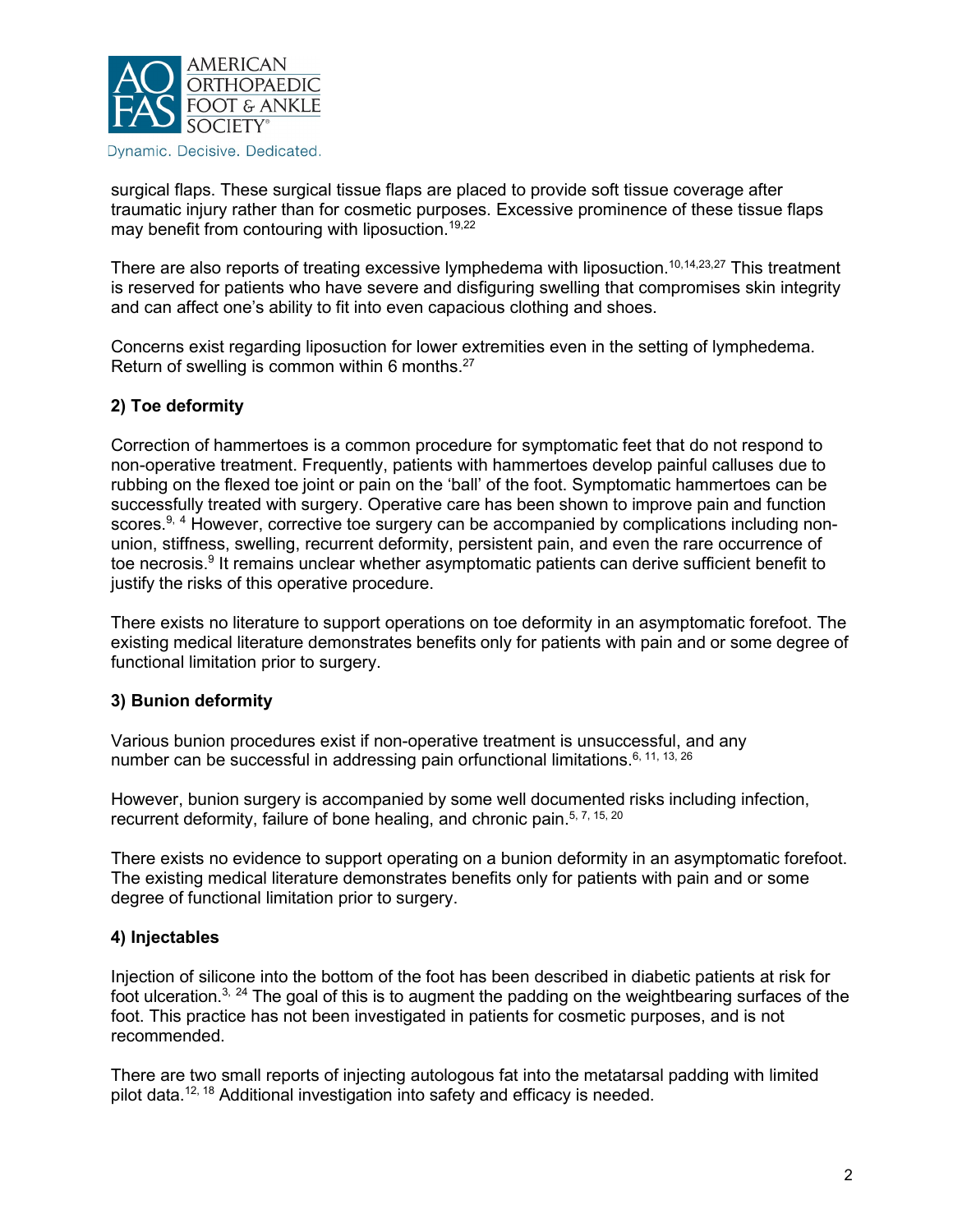

#### **What level of symptoms make surgery worthwhile?**

A question remains, what threshold of symptoms exists to justify surgical treatment? <sup>8,16</sup> Unfortunately there is no simple answer that can be applied in all cases. Weighing the morbidity of a procedure versus the severity of the symptoms is the best way to avoid exposing patients to unnecessary risk. For both patients and surgeons, the desire for optimal appearance tests the balance between form and function. Unfortunately, decisions for surgery based primarily upon appearance can result in patient exposure to unnecessary risks.

### **Conclusion**

An important distinction should be made between cosmesis as a component of surgery and cosmesis as the primary goal. Surgical foot reconstruction does require attention to the end result, and patients are correct in caring about the appearance of the feet. However, the practice of marketing surgical procedures for purely cosmetic reasons should be recognized and discouraged.

Studies have shown that the shape of a foot is a poor predictor of function.<sup>17,21</sup> Operative procedures carry inherent risks which should be considered carefully prior to embarking potentially unnecessary surgery. The AOFAS does not recommend the practice of cosmetic foot and ankle surgery because there lacks medical evidence on safety and efficacy.

### **References**

1. Aiache AE. Liposuction of the Calves and Ankles Associated with Calf Implant. In: Shiffman MA, Di Giuseppe A, eds. *Body Contouring*. Berlin, Heidelberg: Springer Berlin Heidelberg; 2010:539-544. Accessed September 15, 2014. [http://link.springer.com/10.1007/978-3-642-02639- 3](http://link.springer.com/10.1007/978-3-642-02639-)\_53.

2. American Board of Cosmetic Surgery Patient Resources. https:/[/www.americanboardcosmeticsurgery.org/patient-resources/cosmetic-surgery-vs](http://www.americanboardcosmeticsurgery.org/patient-resources/cosmetic-surgery-vs-plastic-)[plastic- s](http://www.americanboardcosmeticsurgery.org/patient-resources/cosmetic-surgery-vs-plastic-)urgery/

3. Balkin SW. Injectable silicone and the foot: a 41-year clinical and histologic history. *Dermatol Surg*. 2005;31(11 Pt 2):1555-1559; discussion 1560.

4. Catena F, Doty JF, Jastifer J, Coughlin MJ, Stevens F. Prospective study of hammertoe correction with an intramedullary implant. *Foot Ankle Int*. 2014;35(4):319-325. doi:10.1177/1071100713519780.

5. Choi GW, Choi WJ, Yoon HS, Lee JW. Additional surgical factors affecting the recurrence of hallux valgus after Ludloff osteotomy. *Bone Joint J*. 2013;95-B(6):803-808. doi:10.1302/0301- 620X.95B6.31172.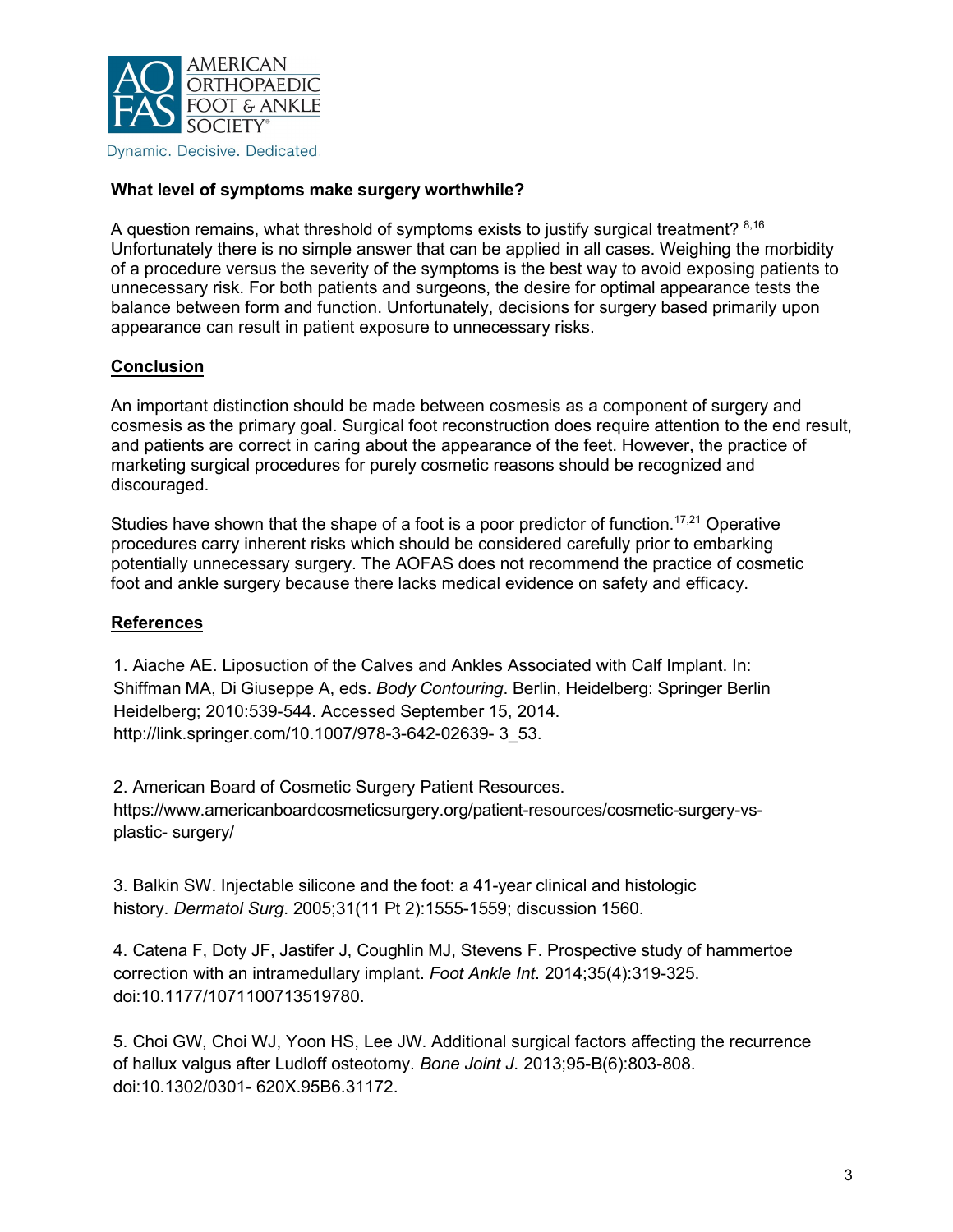

6. Choi JH, Zide JR, Coleman SC, Brodsky JW. Prospective study of the treatment ofadult primary hallux valgus with scarf osteotomy and soft tissue realignment. *Foot Ankle Int*. 2013;34(5):684-690. doi:10.1177/1071100712472489.

7. Coetzee JC, Wickum D. The Lapidus procedure: a prospective cohort outcome study. *FootAnkle Int*. 2004;25(8):526-531.

8. Conti MS, Caolo KC, Cororaton AD, Deland JT, Demetracopoulos CA, Ellis SJ. Preoperative PROMIS Physical Function Scores Predict Postoperative Outcomes Following Total Ankle Replacement. *Foot Ankle Orthop*. 2021;6(3):247301142110203. doi:10.1177/24730114211020335

9. Coughlin MJ, Dorris J, Polk E. Operative repair of the fixed hammertoe deformity. *Foot Ankle Int*. 2000;21(2):94-104.

10. Eryilmaz T, Kaya B, Ozmen S, Kandal S. Suction-assisted lipectomy for treatment of lower- extremity lymphedema. *Aesthetic Plast Surg*. 2009;33(4):671-673. doi:10.1007/s00266-009-9351-y

11. Faber FWM, Van Kampen PM, Bloembergen MW. Long-term results of the Hohmann and Lapidus procedure for the correction of hallux valgus: a prospective, randomised trial with eight- to 11-year follow-up involving 101 feet. *Bone Joint J*. 2013;95-B(9):1222-1226. doi:10.1302/0301-620X.95B9.31560.

12. Farber SE, Minteer D, Gusenoff BR, Gusenoff JA. The Influence of Fat Grafting on Skin Quality in Cosmetic Foot Grafting: A Randomized, Cross-Over Clinical Trial. *Aesthet Surg J*. 2019;39(4):405- 412. doi:10.1093/asj/sjy168

13. Giannini S, Cavallo M, Faldini C, Luciani D, Vannini F. The SERI distal metatarsal osteotomy and Scarf osteotomy provide similar correction of hallux valgus. *Clin Orthop Relat Res*. 2013;471(7):2305-2311. doi:10.1007/s11999-013-2912-z.

14. Greene AK, Slavin SA, Borud L. Treatment of lower extremity lymphedema with suctionassisted lipectomy. *Plast Reconstr Surg*. 2006;118(5):118e-121e. doi:10.1097/01.prs.0000237020.29209.22.

15. Iannò B, Familiari F, De Gori M, Galasso O, Ranuccio F, Gasparini G. Midterm results and complications after minimally invasive distal metatarsal osteotomy for treatment of hallux valgus. *Foot Ankle Int*. 2013;34(7):969-977. doi:10.1177/1071100713481453.

16. MacDonald A, Houck J, Baumhauer JF. Role of Patient-Reported Outcome Measures on Predicting Outcome of Bunion Surgery. *Foot Ankle Int*. 2020;41(2):133-139.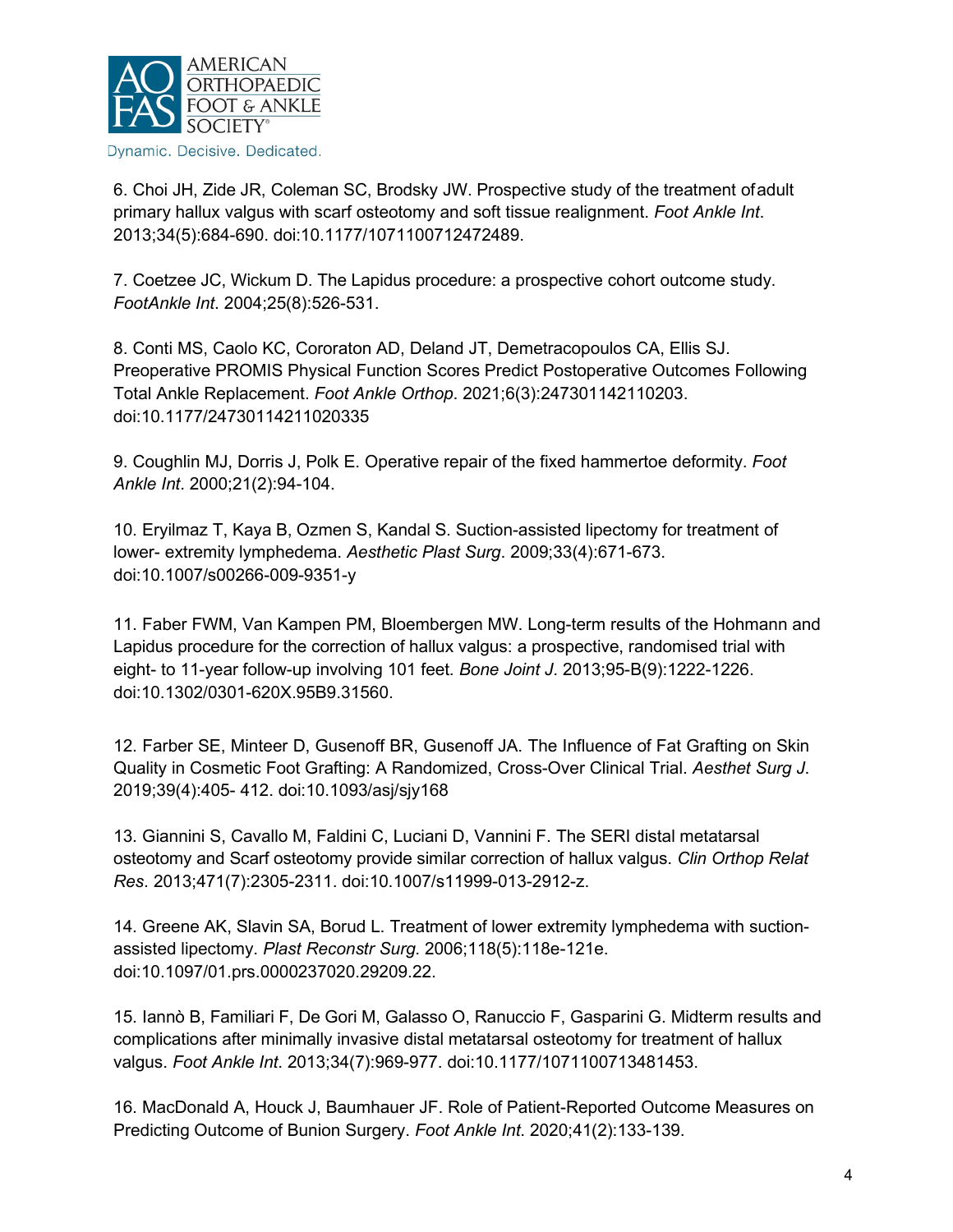

doi:10.1177/1071100719886286

17. Michelson JD, Durant DM, McFarland E. The injury risk associated with pes planus in athletes. *Foot Ankle Int*. 2002;23(7):629-633.

18. Minteer DM, Gusenoff BR, Gusenoff JA. Fat Grafting for Pedal Fat Pad Atrophy in a 2- Year, Prospective, Randomized, Crossover, Single-Center Clinical Trial: *Plast Reconstr Surg*. 2018;142(6):862e-871e. doi:10.1097/PRS.0000000000005006

19. Ooi A, Wong C-H, Ong YS. Combined use of liposuction and arthroscopic shaver in lowerlimb fasciocutaneous flap contouring. *J Plast Reconstr Aesthet Surg*. 2013;66(4):538-542. doi:10.1016/j.bjps.2012.12.026.

20. Raikin SM, Miller AG, Daniel J. Recurrence of hallux valgus: a review. *Foot Ankle Clin*. 2014;19(2):259-274. doi:10.1016/j.fcl.2014.02.008.

21. Razeghi M, Batt ME. Foot type classification: a critical review of current methods. *Gait & Posture*. 2002;15(3):282-291. doi:10.1016/S0966-6362(01)00151-5.

22. Reuben CM, Bastidas N, Sharma S. Power-assisted Suction Lipectomy of Fasciocutaneous Flaps in the Extremities: *Annals of Plastic Surgery*. 2010;65(1):60- 65. doi:10.1097/SAP.0b013e3181c8f4f3.

23. Sando WC, Nahai F. Suction lipectomy in the management of limb lymphedema. *Clin Plast Surg*. 1989;16(2):369-373.

24. Van Schie CH, Whalley A, Vileikyte L, Wignall T, Hollis S, Boulton AJ. Efficacy of injected liquid silicone in the diabetic foot to reduce risk factors for ulceration: a randomized doubleblind placebo-controlled trial. *Diabetes Care*. 2000;23(5):634-638.

25. Stover L. Make Them Fit, Please! *The New York Times*. April 22, 2014:3.

26. Thordarson D, Ebramzadeh E, Moorthy M, Lee J, Rudicel S. Correlation of hallux valgus surgical outcome with AOFAS forefoot score and radiological parameters. *Foot Ankle Int*. 2005;26(2):122-127.

27. Warren AG, Brorson H, Borud LJ, Slavin SA. Lymphedema: a comprehensive review. *Ann Plast Surg*. 2007;59(4):464-472. doi:10.1097/01.sap.0000257149.42922.7e.

28. Watanabe K. Circumferential liposuction of calves and ankles. *Aesthetic Plast Surg*. 1990;14(4):259-269.